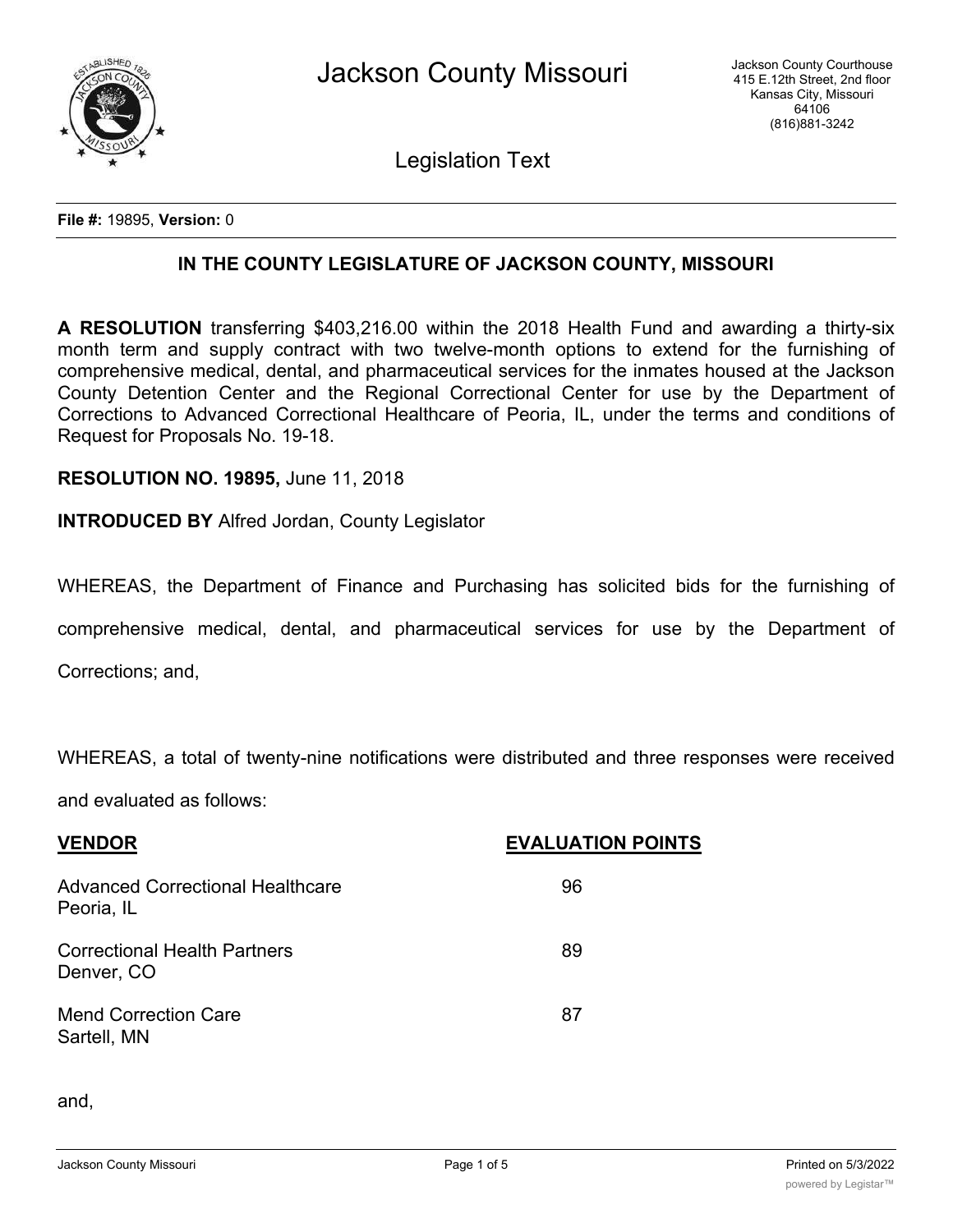WHEREAS, pursuant to section 1054.6 of the Jackson County Code, the Department of Finance and Purchasing recommends the award of a thirty-six month term and supply contract, with two twelvemonth options to extend, for the furnishing of comprehensive medical, dental, and pharmaceutical services to Advanced Correctional Healthcare of Peoria, IL, for the reason that it has submitted the lowest and best bid, as set forth in the attached recapitulation and analysis; and,

WHEREAS, this award is made on an as needed basis and does not obligate Jackson County to pay any amount, with the availability of funds for specific purchases remaining subject to annual appropriation; and,

WHEREAS, a transfer is needed in order to place a portion of the funds needed to support these services in the proper spending account; and,

WHEREAS, by Ordinance 5062, dated December 6, 2017, the Legislature did establish certain Reserve Accounts for certain budget lines within the 2018 County budget; and,

WHEREAS, certain funds appropriated in such Reserve Account within the 2018 Health Fund are needed to cover the cost of comprehensive medical, dental, and pharmaceutical services for inmates at the Jackson County Detention Center; and,

WHEREAS, there are numerous disputes between the County Executive and the Legislature regarding the validity of Ordinance 5062, relating to its construction and interpretation, and multiple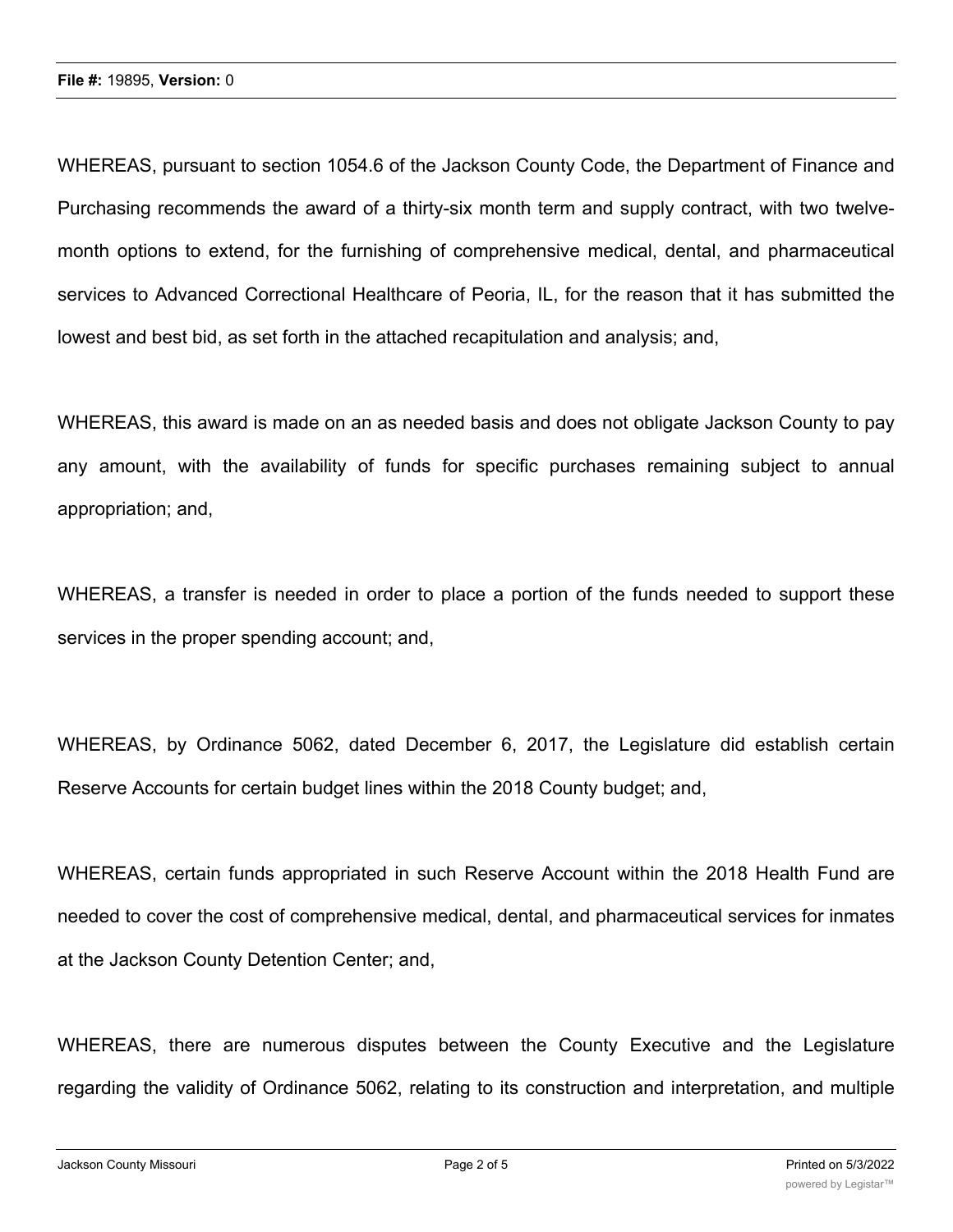related issues; and,

WHEREAS, the Chief Administrative Officer has recommended the adoption of this Resolution, without waiving any previous position taken in reliance upon the memorandum of the County Counselor dated December 22, 2017, regarding Ordinance 5062, and without waiving any position taken in reliance upon other legal memorandums provided by the Office of the County Counselor; and,

WHEREAS, the Legislature recognizes that funds identified as Reserve Funds in the adopted 2018 Budget within the Health Fund are required to be designated for use by the Department of Corrections for comprehensive medical, dental, and pharmaceutical services at the Jackson County Detention Center; and,

WHEREAS, the Chief Administrative Officer has requested that the funds identified in this Resolution be made available for such use by the Department of Corrections within the 2018 budget; and,

WHEREAS the County Legislature agrees that funds described in this Resolution should be made available for such use by posting to a certain budget line item in the Department of Corrections budget or otherwise for calendar year 2018 by the County's Finance and Purchasing Department; now therefore,

BE IT RESOLVED by the County Legislature of Jackson County, Missouri, that the following transfer or equivalent documentation/identification, to accomplish posting of the funds in the Jackson County Budget management system so that the funds are available for immediate use and expenditure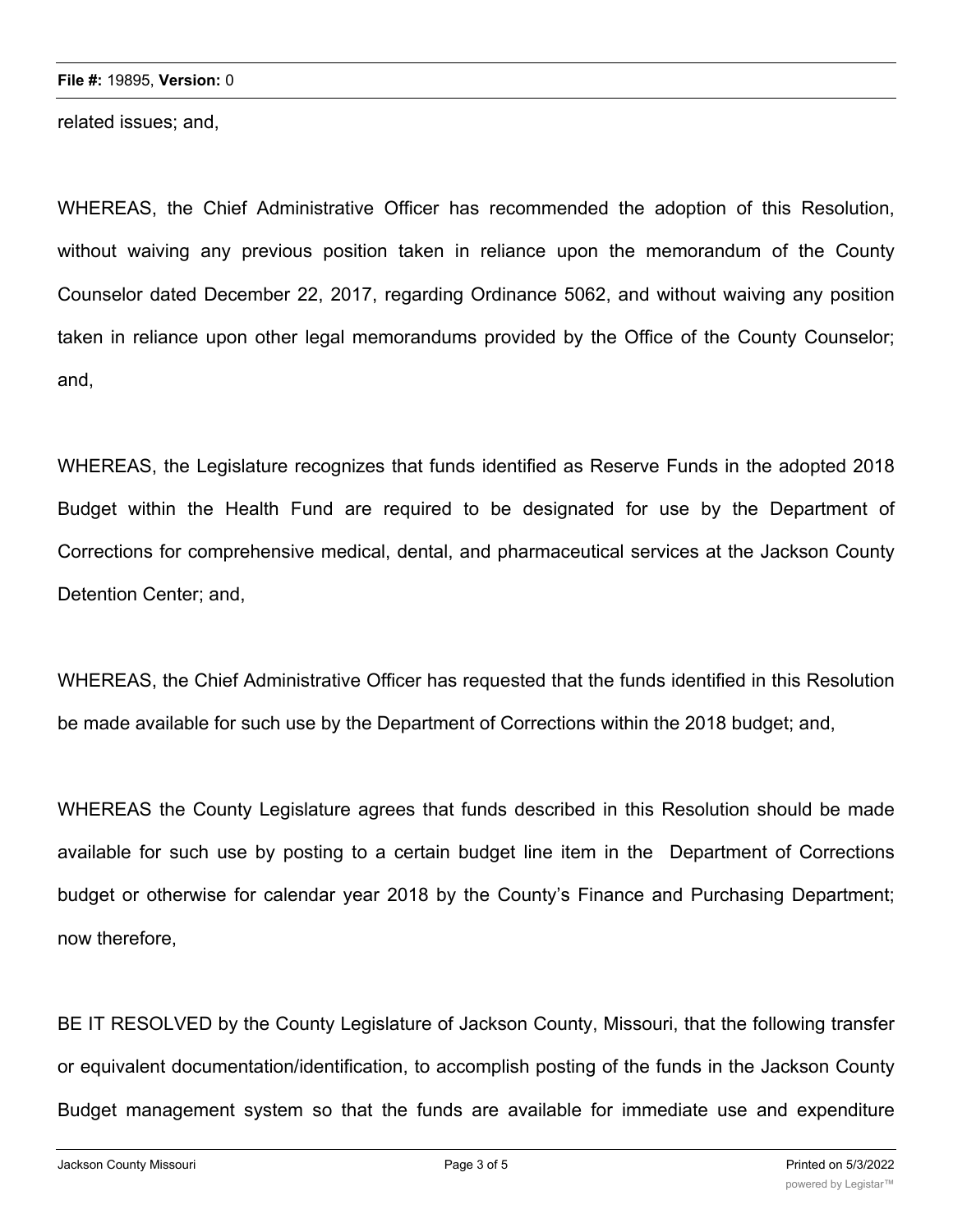Jackson County Missouri Page 4 of 5 Printed on 5/3/2022

**File #:** 19895, **Version:** 0

within the 2018 Budget, be and hereby is authorized:

## **DEPARTMENT/DIVISION CHARACTER/DESCRIPTION FROM TO**

| <b>Health Fund</b><br>002-8006                | 56835 - Reserve-Operating          | \$403,216 |           |
|-----------------------------------------------|------------------------------------|-----------|-----------|
| <b>Health Fund</b><br>Corrections<br>002-2701 | 56790 - Other Contractual Services |           | \$403,216 |

and,

BE IT FURTHER RESOLVED by the County Legislature of Jackson County, Missouri, that award be

made as recommended by the Department of Finance and Purchasing, and that the Department be

and hereby is authorized to execute for the County any documents necessary to the accomplishment

of the award; and,

BE IT FURTHER RESOLVED that the Department of Finance and Purchasing is authorized to make all payments, including final payment on the contract, to the extent that sufficient funds have been appropriated to the using spending agency in the then current Jackson County budget...Enacted and Approved

Effective Date: This Resolution shall be effective immediately upon its passage by a majority of the Legislature.

APPROVED AS TO FORM:

 $\_$  , and the contribution of the contribution of  $\overline{a}$  , and  $\overline{a}$  , and  $\overline{a}$  , and  $\overline{a}$  , and  $\overline{a}$ Chief Deputy County Counselor County Counselor

Certificate of Passage

I hereby certify that the attached resolution, Resolution No. 19895 of June 11, 2018, was duly passed on June 18, 2018 by the Jackson County Legislature. The votes thereon were as follows:

| Yeas | <b>Nays</b> |  |
|------|-------------|--|
|      |             |  |

Abstaining 0 betaining 0 absent 3